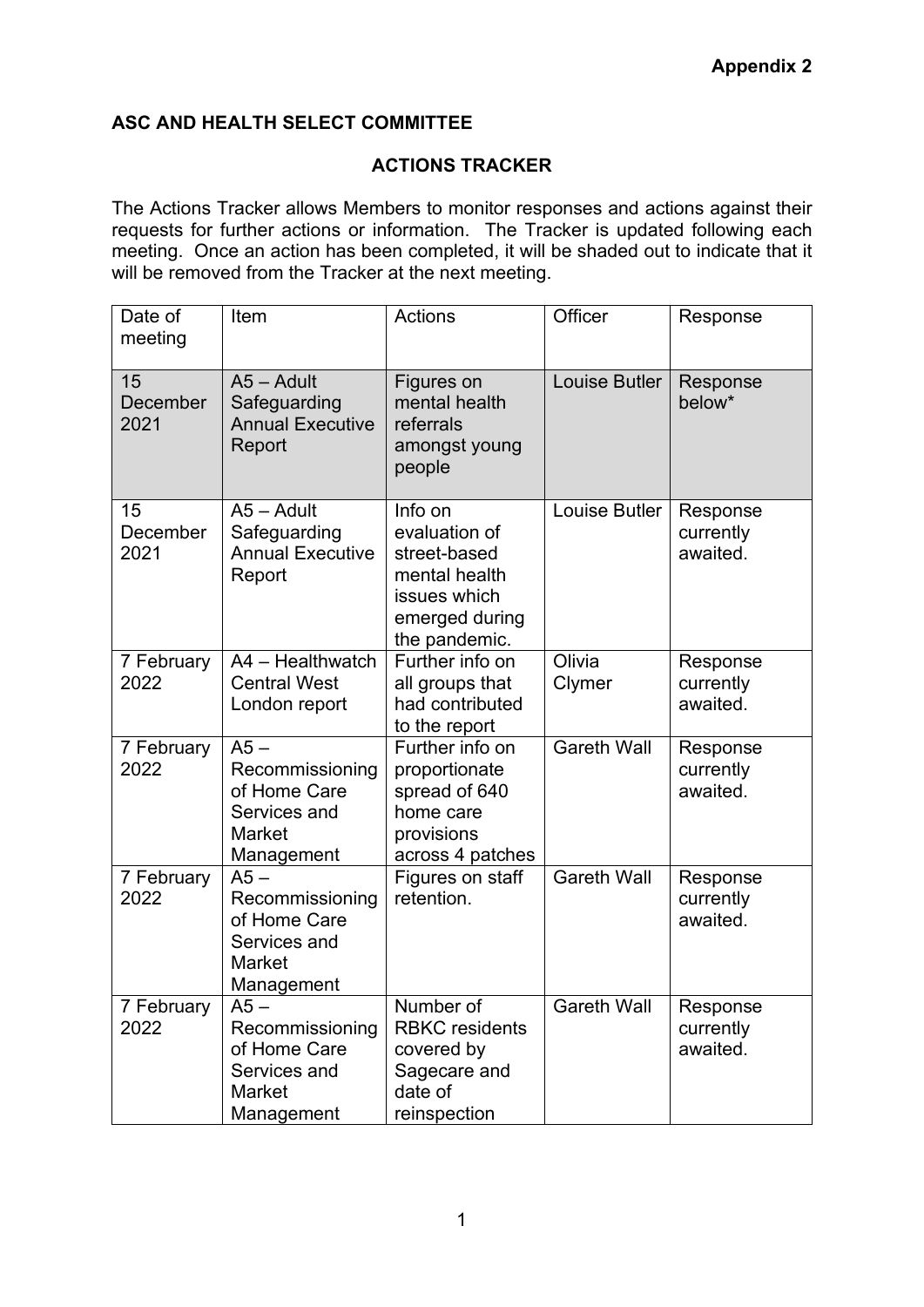\*Across North West London, the number in contact with children and young people's mental health services in 2021 was up 20% compared to two years ago (910 in contact in WL CCG). Referrals are also up: compared to the same period two years ago, 57% more 0–18-year-olds were referred to children and young people's mental health services between April and June 2021 in North West London (4,765, compared to 1,895 the previous year (during wave 1 of the pandemic) and 3,040 in 2019). Similar increases are seen nationally also. (Source: [Mental Health Services](https://digital.nhs.uk/data-and-information/publications/statistical/mental-health-services-monthly-statistics)  [Monthly Statistics -](https://digital.nhs.uk/data-and-information/publications/statistical/mental-health-services-monthly-statistics) NHS Digital (indicators CYP32a and CYP01) National finding included in a report by the Royal College of Psychiatry reported in the media)

Local GP activity data shows a similar picture: following a dip in activity at the start of the pandemic from October 2020 the number of referrals appears to have more than doubled compared to pre-pandemic activity. Referrals occurred in all age groups (37% in under 10s, 33% in 10-15 and 30% in 16-19). (Source: Whole Systems Integrated Care De- Identified Dataset)





The main reason for referrals to CAHMS are relationship difficulties, anxiety or a crisis (80% of referrals are for one of these three reasons).

Among adults, local GP referrals for mental health and North West London activity for psychological therapies (IAPT) dropped steeply in the first months after the start of pandemic but have since returned to pre-pandemic levels. Over the past few months activity and demand appears to be slightly above pre-pandemic levels but for